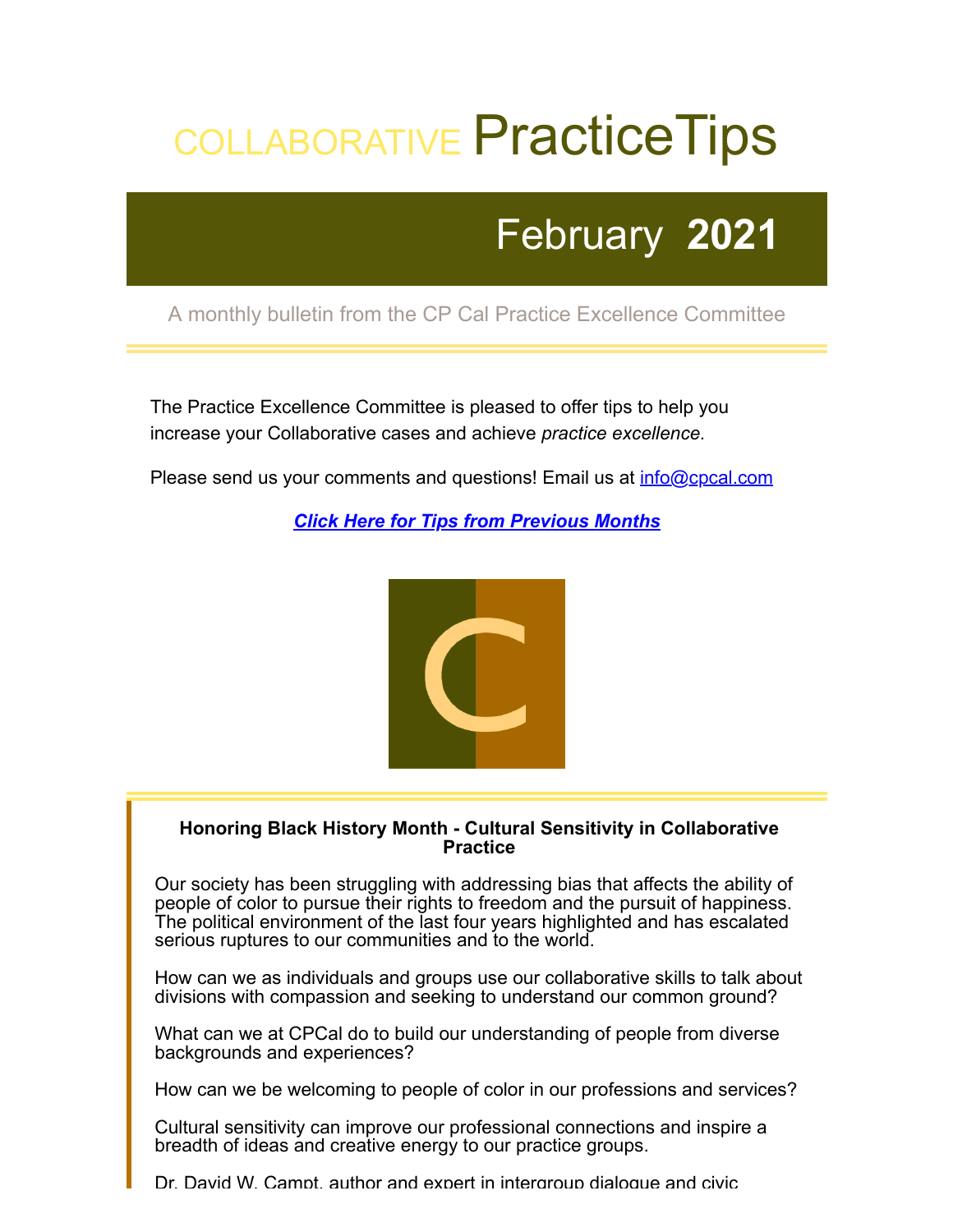Dr. David W. Campt, author and expert in intergroup dialogue and civic engagement, coaches anti-racism allies and groups on engaging in transformative discourse. Dr. Campt presented at IACP in Chicago and has ongoing classes, including, "Doing my Part as an Anti-Racism Ally," where participants learn and practice dialogue skills to help heal the divisions among people, including the use of the R.A.C.E. Method.

In order to make changes, we first have to acknowledge our own biases and search for insight into their origins in our upbringing and experiences in our society. As we raise our own awareness, we become more aware about biases perpetuated by others. When we hear biases that perpetuate racism or deny that it exists (racism skeptics), we have an opportunity to create conversations to heal divisions.

#### **The R.A.C.E. Method for Engaging Racism Skeptics – A Four-Step Process:**

The White Ally Toolkit advocates an empathy-based approach to managing conversations around disagreement based on two well-established principles:

1. Conversations based on storytelling are more connecting than those based on facts or beliefs.

2. To maximize connectedness and influence, remember **ABC**: **A**lign **B**efore **C**hallenging.

**Four Phases to the Conversation Journey** (Note: all of these phases may or may not happen within one conversation).

**R: REFLECT A: ASK C: CONNECT E: EXPAND**

**Step 1: Reflect** in advance of the conversation.

- Find or regain your balance if something said triggers an emotional reaction in you.
- "What are steps I need to make to get in and to stay in empathetic listening mode?"
- "What are (at least) two experiences that I have had that are relevant to the topic to be discussed?"

**Step 2: Ask** some questions, primarily about the speaker's experience related to their belief. This has tremendous value, because the speaker hears the opportunity to converse and is processing thoughts and beliefs as they respond.

- Inquire about their point of view and empathetically listen. **-**"What experiences have you had that led to this belief?" **-**"What is a recent experience that reinforced this belief?"
- Arc the conversation toward questions about the personal experiences that animates their point of view.
- Avoid adding in your own argument or presentation of facts.

**Step 3: Connect** with the skeptic. Create a safe environment by sharing similar experiences.

- Relate a personal story that tends to **support at least a small part of the speaker's viewpoint.**
- Speak to a similar experience that you may have had without stating whether you agree or disagree with her/his belief.